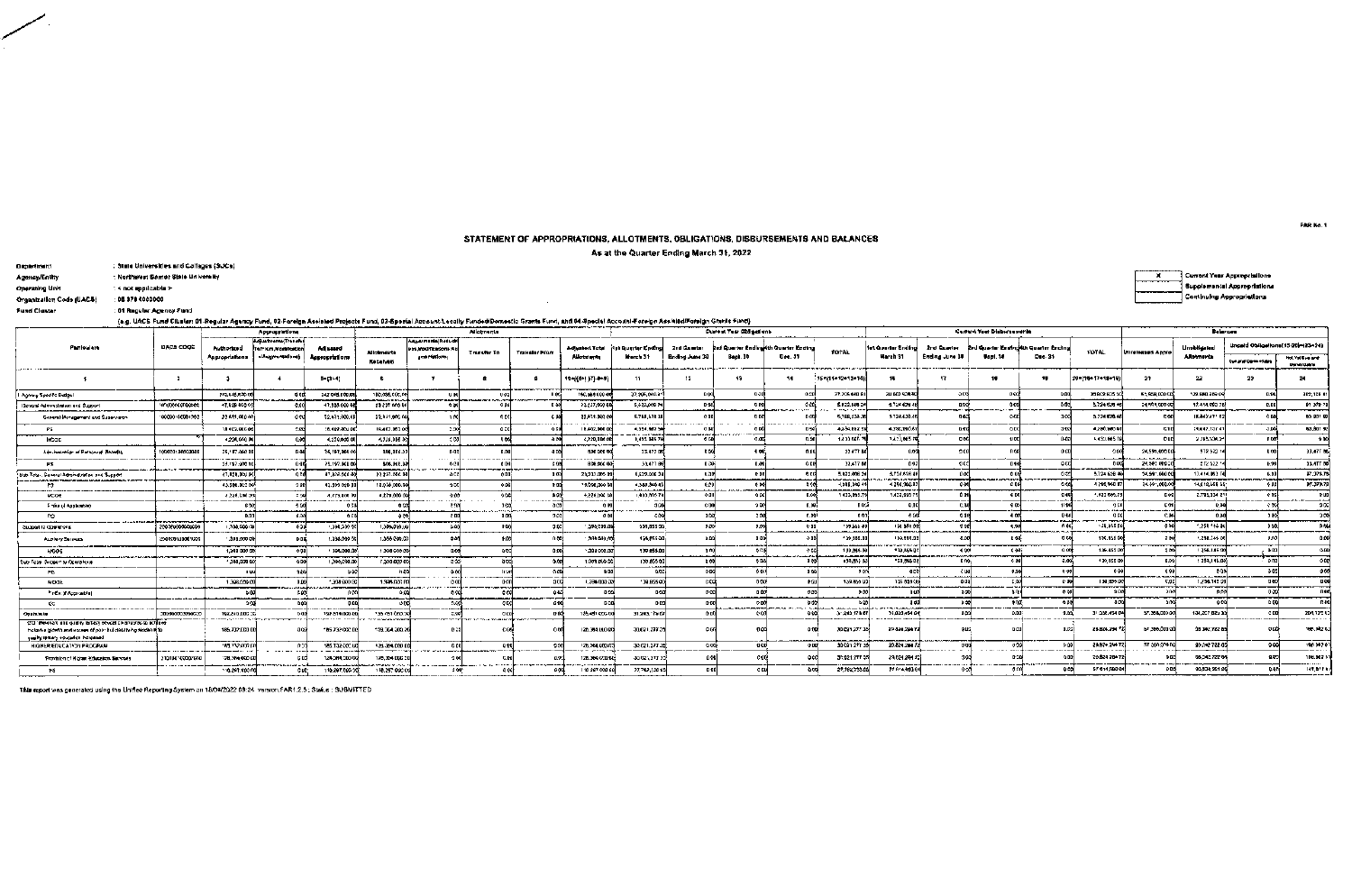| Department                                                                                                                          |                                                                                                                                                                                                                                        | State Universities and Colleges (SUCe) |                                   |                                        |                            |                    |                                  |                |                 |                       |                                             |                |                                      |                                                         |                                                                                                                                      |                         |                |                                      |                                 |                    |                                 |                           |                                    |                         |
|-------------------------------------------------------------------------------------------------------------------------------------|----------------------------------------------------------------------------------------------------------------------------------------------------------------------------------------------------------------------------------------|----------------------------------------|-----------------------------------|----------------------------------------|----------------------------|--------------------|----------------------------------|----------------|-----------------|-----------------------|---------------------------------------------|----------------|--------------------------------------|---------------------------------------------------------|--------------------------------------------------------------------------------------------------------------------------------------|-------------------------|----------------|--------------------------------------|---------------------------------|--------------------|---------------------------------|---------------------------|------------------------------------|-------------------------|
| Agency/Entity                                                                                                                       |                                                                                                                                                                                                                                        | Northwest Samar State University       |                                   |                                        |                            |                    |                                  |                |                 |                       |                                             |                |                                      |                                                         |                                                                                                                                      |                         |                |                                      |                                 |                    |                                 |                           | <b>Current Year Appropriations</b> |                         |
| Operating Unit                                                                                                                      | < not opplicable >                                                                                                                                                                                                                     |                                        |                                   |                                        |                            |                    |                                  |                |                 |                       |                                             |                |                                      |                                                         |                                                                                                                                      |                         |                |                                      |                                 |                    |                                 |                           | <b>Bugglemental Appropriations</b> |                         |
| Organization Code (UACS)                                                                                                            | <b>05 078 0000000</b>                                                                                                                                                                                                                  |                                        |                                   |                                        |                            |                    |                                  |                |                 |                       |                                             |                |                                      |                                                         |                                                                                                                                      |                         |                |                                      |                                 |                    |                                 | Conlinuing Approprisilent |                                    |                         |
| Fund Cluster                                                                                                                        | : 01 Regular Agency Fund                                                                                                                                                                                                               |                                        |                                   |                                        |                            |                    |                                  |                |                 |                       |                                             |                |                                      |                                                         |                                                                                                                                      |                         |                |                                      |                                 |                    |                                 |                           |                                    |                         |
|                                                                                                                                     | (a.g. UACS Fund Cluster: 01-Regular Agency Fund, 02-Foreign Assisted Projects Fund, 03-Special Account-Locally FundsdiDomestic Grants Fund, and 04-Special Account-Poreign Assisted/Foreign Grants Fund)<br>Current Year Disbursements |                                        |                                   |                                        |                            |                    |                                  |                |                 |                       |                                             |                |                                      |                                                         |                                                                                                                                      |                         |                |                                      |                                 |                    |                                 |                           |                                    |                         |
|                                                                                                                                     |                                                                                                                                                                                                                                        |                                        |                                   | <b>Appropriations</b>                  |                            |                    |                                  | Alloimanis     |                 |                       |                                             |                | Current Year Obligations             |                                                         |                                                                                                                                      |                         |                |                                      |                                 | <b>Balances</b>    |                                 |                           |                                    |                         |
| Particulars                                                                                                                         |                                                                                                                                                                                                                                        | <b>UAGE CODE</b>                       |                                   | iotostmanta (Transfe                   |                            |                    | Adjustments Reduct               |                |                 | <b>Adjusted Total</b> | <b>Hat Quarter Ending</b>                   | 2nd Querter    |                                      |                                                         |                                                                                                                                      | t Quarter Endhed        | 2nd Quarter    | Grd Quarter Ending th Quarter Ending |                                 |                    |                                 | Unobligator               | Unpaid Obligations (15.20)에23+24)  |                         |
|                                                                                                                                     |                                                                                                                                                                                                                                        |                                        | Authorized<br>Appropriations      | To From Modificatio<br>srAugmentmions) | Adjusted<br>Appropriations | Altotmente         | Modifications Mu<br>gmentellone) | l'Islamen To   | Teampror From   | <b>Allabments</b>     | March 31                                    | Ending lune 10 | <b>Bept. 30</b>                      | Sed Quarter Enging 4th Quarter Enging<br><b>Dec. 31</b> |                                                                                                                                      | March 31                | Ending June 3  | <b>Gept. 3D</b><br>Dec. 31           |                                 | <b>TOTAL</b>       | Uateleated Appro                | Allounaitta               |                                    | Mot Tel Day and         |
|                                                                                                                                     |                                                                                                                                                                                                                                        |                                        |                                   |                                        |                            | Recolved           |                                  |                |                 |                       |                                             |                |                                      |                                                         |                                                                                                                                      |                         |                |                                      |                                 |                    |                                 |                           | <b>Due and Demondabl</b>           | <b>Department</b>       |
|                                                                                                                                     |                                                                                                                                                                                                                                        | $\overline{\mathbf{z}}$                |                                   |                                        | 5=(3+4)                    |                    |                                  |                | -9              | 104(64(-17) 4+9)      | $^{\bullet}$                                | 12             | 13                                   |                                                         | 15411012+13+14                                                                                                                       | 16                      | 17             | 18                                   | 19                              | 201110+17+18+19)   | 21                              | 22                        | 23                                 | 24                      |
| <b>MODE</b>                                                                                                                         |                                                                                                                                                                                                                                        |                                        | 16.067.000.00                     | 0.00                                   | 10.087.000.0               | 10.067.000.00      | 0.00                             | 000            | 9.00            | 10,067,000            | 2.254.539.30                                | C.CC           | 0.00                                 | occi                                                    | 2.258,539.1                                                                                                                          | 2,209 434 08            | D DH           | 0.30                                 | 0N                              | 2,209 4 M.D        | -ar                             | 7.200.400 *               |                                    | 40,504 22               |
| <b>Frostof</b>                                                                                                                      |                                                                                                                                                                                                                                        |                                        | 47.388.000 CO                     | <b>CD</b>                              | 37.368.0001                | <b>OB</b>          | 0.501                            | oork           | -----<br>Q BE   |                       | <b><i><u><b>ARRESTS</b></u></i></b><br>0.06 |                | n a                                  | n sel                                                   | <b>The Contract Contract Contract Contract Contract Contract Contract Contract Contract Contract Contract Contract</b><br>6 BC<br>-- | 0.99<br>$-$             | 0 <sub>0</sub> | 0-32                                 | D-D4                            | 0.05               | 57,388,070.0                    | ¢odi                      |                                    | — v.m.<br><b>n</b> bo   |
| Loughy-Funded Projection                                                                                                            |                                                                                                                                                                                                                                        |                                        | \$7,388,000.00                    | 0.00                                   | 57,368,000.00              | 9,500              | 75                               |                | o aci           |                       | 0.00                                        | <b>C 00</b>    | 4.00                                 | a ocl                                                   | ene                                                                                                                                  | 0.00                    | 0.00           | 0.001                                | D.BI                            | QCDC               | 57,368,000.0                    | acci                      | o ca                               | $-0.00$                 |
| Conduct of Activities for Sports and Cunstie<br>Davelopment                                                                         |                                                                                                                                                                                                                                        | 310100200011200                        | 500,000 00                        | Q.D                                    | 500,000.0                  | 900<br>.           | n sol<br>-----                   | 000            | <b>ODG</b>      |                       | 0.10                                        | c n            | 0.5                                  |                                                         | 6B                                                                                                                                   | $0 - 0$                 | <b>CB</b>      | D-00°                                | D.30                            | 005                | 500,000 0                       | 000                       |                                    | 0.00                    |
| <b>NXJUE</b>                                                                                                                        |                                                                                                                                                                                                                                        |                                        | 500,000 0                         | 6.00                                   | 500,000 0<br>              | ംപ                 | $R-0.0$                          | 000            | 0.00            | 0.02                  | 0.00                                        | e aa           | <b>C 00</b>                          | 0.00                                                    | 000                                                                                                                                  | 0.cal                   | G UU           | <b>002</b>                           | <b>D.DD</b><br>and the state of | n aa               | 500,000.00                      | 0.00                      | 000                                | 0.00                    |
| Uthaniaudure and Sineri Cempus Development,<br>Ciparationalized on of Fune-to-Face Classes and<br>Ung sang Procurement of Equipment |                                                                                                                                                                                                                                        | 31010020014000                         | 11/100,000.00                     | 0.00                                   | 11,100,000.0               | -no ocl            | <b>U.UO</b>                      | 250            | accl            |                       | 6.OC.                                       |                | e m                                  | and                                                     |                                                                                                                                      | 000                     | 0.00           | 0.00                                 | C IX                            | 2.0                | 11.100,000 CO                   | 0 Q                       | 0.00                               | 5-60-                   |
| <b>ANOOK</b>                                                                                                                        |                                                                                                                                                                                                                                        |                                        | 4 300,000 00                      | 0B                                     | 4,300,0001                 | اهه را             | 00                               | ായി            | 0 OC!           | -၁ 00%                | 0.00                                        | o cei          | c au                                 | <b>O.DEF</b>                                            | 0B                                                                                                                                   | $0 - 10$                | 0.00           | 0.90                                 | 0.00                            | o es               | 1 300,000 0                     | 0.00                      |                                    | 0.00                    |
| 60                                                                                                                                  |                                                                                                                                                                                                                                        |                                        | 8 833 633 63                      | 0.001                                  | 8,800,000 C                | 060<br>---         | 0.0<br><b>COLOR</b>              | 000            | o oci           | <b>DOM</b>            | 0.001                                       | <b>6 001</b>   | <b>A</b> cci                         | o aci<br>---                                            | 0D2                                                                                                                                  | 0.46                    | 0.00           | ma ani<br>0.001                      | p.aal                           | <b>O CD</b>        | 8,800 GGD 00<br><b>THEMAN A</b> | n.ccl                     | <b>C-DE</b>                        | 0.00                    |
| Capacity Demigrantin on Future Three gard<br><b>Strategic Formach</b>                                                               |                                                                                                                                                                                                                                        | 310100300015000                        | 2,000 001 00                      |                                        | 2/000.0001                 |                    | 0.3                              | opa            | 0.00            |                       | 0.00                                        |                | $0 - 0$                              |                                                         | n B                                                                                                                                  | C-U                     | C OH           | 0.40                                 |                                 | <b>GB</b><br>---   | 2,390,300.00                    | aoul                      |                                    | c.o                     |
| <b>SHOCKE</b><br>فسنته والمستردف و                                                                                                  |                                                                                                                                                                                                                                        |                                        | 2.000,000 CB                      | occi                                   | 7,390,000.0                | 0 <sub>0</sub>     | a-aoi                            | 000            | 0.00            | 1.00                  | ಕೂಡ                                         | 6.00           | 200                                  | <b>O ONE</b>                                            | $-250$                                                                                                                               | 0.uel                   | 000            | <b>U.00</b>                          | 0.00                            | 0.00               | 2.030,000.00                    | aco                       | 00                                 | 0.00                    |
| Sludent Assistance Prince on                                                                                                        |                                                                                                                                                                                                                                        | 310100202016000                        | 500,000.00                        |                                        | 500.000.0                  | 50%                | n cea                            | <b>acc</b>     | $C$ 00          | p ner                 | 500                                         |                | C B                                  |                                                         | o n                                                                                                                                  | 042                     | <b>AC</b>      | 0.0                                  |                                 | 0.00               | 500,000.01                      | 300<br>$-$                |                                    | 0.01                    |
| <b>NOCE</b>                                                                                                                         |                                                                                                                                                                                                                                        |                                        | 500 000.0<br>$-111777744$         | e col                                  | 500,000 0                  | <b>COO</b>         | 0 <sub>0</sub>                   | 000            | o ev            | 0.00%                 | 0.00                                        | 000<br>--+--   | n ool                                | acel                                                    | 000                                                                                                                                  | 0.00                    | $0-11n$        | D-34                                 | a ba                            | o ani              | 5:0,000.0                       | 2.00<br>$\cdots$          | 0B                                 | c oo                    |
| Free Hangri Eq. leader                                                                                                              |                                                                                                                                                                                                                                        | 310100205617000                        | 43,766,000 0                      | c oci                                  | 43,288,000 0               | ാര്                | 0 <sub>0</sub>                   | occ            | 000             | 11.50                 | J oo.                                       |                | C <sub>0</sub><br>$rac{1}{\sqrt{2}}$ | occ.<br>- व्हर                                          | 0P                                                                                                                                   | 0.00                    |                | 0.05                                 | 0.55                            | <b>BM</b>          | 41.208 000 00                   | 0 <sup>o</sup><br>000     | 0 BC                               | 0.00<br><b>D</b> DC     |
| <b>MODE</b>                                                                                                                         |                                                                                                                                                                                                                                        |                                        | 43,254, 900.0                     | 6.00                                   | 43,280,000 0               | acd                | 0.03                             | nre            | 6.09            | 0.00                  | <b>2007</b>                                 | e oul          |                                      |                                                         | 0.09                                                                                                                                 | 0.00                    | c ac           | taat                                 |                                 | onel               | 43,268 900 00                   |                           |                                    |                         |
| 00 Migher equations research immoved to promote economic<br>book druhu and impossible                                               |                                                                                                                                                                                                                                        |                                        | 1,485,000.0                       | c.oa;                                  | 1,85,000.0                 | 0 005,389.         | 0.33                             | g p            | è ut            | 1,485,000 00          | 214,7857                                    |                | a nol                                | 0.00                                                    | 214.065.32                                                                                                                           | 210,385.3               | c on           | 0.00                                 | 6.00                            | 214 285,32<br>$-1$ | 00                              | 1,250,714.68              | 00                                 | 00                      |
| <b>ADVANCED FOUCATION PRODRAM</b>                                                                                                   |                                                                                                                                                                                                                                        |                                        | 150,000.00                        | <b>0.0%</b>                            | 196,000,00                 | 196,000.C          | 0.02                             | <b>coc</b>     | Q UU            | 196,000.0             | 2.B 10 U                                    |                | a-nal                                | 060                                                     | 2 PIUIX                                                                                                                              | 2010/01                 | 0.00           | <b>DÒ</b><br>_______                 | a oni                           | 2,915.00           | 001                             | 13,000.00<br>-----        | 000                                | 0 0 0<br>               |
| From an of Advanced Education Services                                                                                              |                                                                                                                                                                                                                                        | 120109100091000                        | 198,000.0                         | 0.00                                   | 196.000.00                 | 198,990.0          | 6.00-                            | ūΝ             | o aal           | 108.000.00            | 2,8100                                      |                | 600                                  | o ca!                                                   | 2.910.0                                                                                                                              | 2.9+0.20                |                | nog                                  | c.ocl                           | 291000             | 02                              | 133,090.00                |                                    | 0.00                    |
| VODE                                                                                                                                |                                                                                                                                                                                                                                        |                                        | 198,000 %                         | <b>C.OC.</b>                           | 196,000.00                 | <b>HAI GUO DO?</b> | 9.90<br>er ma                    | 9.09           | 0.00            | 186,000.23            | 2,910.004                                   |                | 6.00                                 | one'                                                    | 251900                                                                                                                               | 2510.00                 | <b>p</b> in    | 0.00                                 | 0.00                            | 2,910.00           | 0£I                             | 193,090.00                | O <sub>C</sub>                     | 12.00<br>$\overline{B}$ |
| <b>RESEARCH PROGRAM</b>                                                                                                             |                                                                                                                                                                                                                                        |                                        | 1:209.000.0                       | 00.7                                   | 1,262,009.00               | 1 280 000 00       | n.n                              | 0 <sub>D</sub> | 0.05<br>------- | 1259,0006             | 2" 1,375 37                                 | c cal          | 0.06                                 | 000                                                     | 211.375.325                                                                                                                          | 211 115 12<br>$-11 - 4$ | oon            | 0.03                                 | o ani                           | 211 375.32         | 0 <sub>0</sub>                  | 1,057,024 00              | 000                                | $1 - 1 - 1$             |
| Conduct of Passer of Services                                                                                                       |                                                                                                                                                                                                                                        | 32920310001000                         | 1,209,000 p                       | 0.007                                  | 1.263.000 0                | 1209,000 00        | 0.5                              |                | a col           | 1.269,000 00          | 211.375 L                                   | c on           | 000                                  | 100                                                     | 211,375.32.                                                                                                                          | 211,375.32<br>          | 5.00           | 0 <sub>0</sub>                       | O <sub>0</sub>                  | 211.375.33         | -a ry                           | 1,057,074.02              |                                    | <b>D UHI</b><br>----    |
| <b>WOOE</b><br>------                                                                                                               |                                                                                                                                                                                                                                        |                                        | 1,209 000 0                       | 000                                    | 1,209,000 0                | 1,280,000 €        | 0.32                             | 0.0            | 0.00<br>-- --   | 1,209,020 02          | 211.076.3                                   | o uu           | 6.00                                 | 300                                                     | 2'1.375.32                                                                                                                           | 211.375.32              | 000            | 44                                   | 0.00                            | 211,378.33         | $a \alpha$                      | 1,057,074.00              | ara                                | - OHIO                  |
| GO Conversity engagement increases                                                                                                  |                                                                                                                                                                                                                                        |                                        | 1.022 008.D                       |                                        | 5,622,000.0                | 5,522,000,00       | 0.3%                             | 0 oci          | C MB            | 5.622.000.00          | 1:007.617.00                                | 0.00           | 0.00                                 | $C = 50$                                                | 1,007,417.00<br>---                                                                                                                  | 980 874 00              | - o aol        | 0.55                                 | <b>D-DO</b>                     | 887,574 0          | 0 <sup>c</sup>                  | 4,574,389.00              | OCC                                | 7,7431.0<br>$- - - -$   |
| TECHNON, NOVISORY EXPENSION PROGRAM                                                                                                 |                                                                                                                                                                                                                                        |                                        | 5.622.000.00                      |                                        | 5,622,000.0                | 6,622,000 0        | <b>U.SU)</b>                     | 000            | 0.36            | 5.627,000.00          | 1007.617.02                                 |                | c nol                                | 0.60.                                                   | 1,067,617.0                                                                                                                          | 980.871.00              | e ocl          | <b>n c/s</b>                         | o an                            | 099 874 00         | o cal                           | 4.814,583.00              | 0 <sup>o</sup>                     | 2,74 4 12               |
| Prophon of Edention Services                                                                                                        |                                                                                                                                                                                                                                        | 333106100001000                        | 5.622.000.00<br><b>STATISTICS</b> |                                        | 5.622.000.0<br>__.         | 5,632,600.00       | C 36<br><b>CONTRACTOR</b>        | G 9            | 00              | 5.622,000.00          | 1 007 817 00                                | n <sub>n</sub> | D 01                                 | 0.00                                                    | 1,007.617 00                                                                                                                         | 999.674.0               | c n<br>$-$     | n g                                  | 00                              | <b>DD9 874 08</b>  |                                 | 4,014,303.00              | $-0.01$                            | <b>T ZAJIN</b><br>ATLM  |
| 59                                                                                                                                  |                                                                                                                                                                                                                                        |                                        | 4,224.000.00                      |                                        | 4.224.000.0                | 4.224,009.00       | u o                              | 4CC            | 0.00            | 4,224,000 hp<br>----- | 888,807.00                                  | 0.00           | 15.00                                | CLDB.                                                   | <b>\$58,677 DC</b>                                                                                                                   | ERR.4740                | $c$ DO         |                                      | 00                              | BBB 474.00         |                                 | 3,355,193 00              | 660                                | -----                   |
| <b>ANJIDE</b>                                                                                                                       |                                                                                                                                                                                                                                        |                                        | 1.305.000.00                      | 0.00                                   | 1,398,000.0                | 1,399,000.30       |                                  | 6.00           | 000             | 1,398,000.00          | 18,810.00                                   | 0.00           | o ac                                 | 0 DC                                                    | 116, 810.00                                                                                                                          | 11:400.00               | OBu            |                                      | 0 <sub>CD</sub>                 | 11140000           | osal                            | 1,278,100.00              | <b>D.DO</b>                        | 7,41013                 |

This report was generated valing the Unified Reporting Systom on 18/04/2022 09:27 version.FAR1.2.5 ; Status : SUBMITTED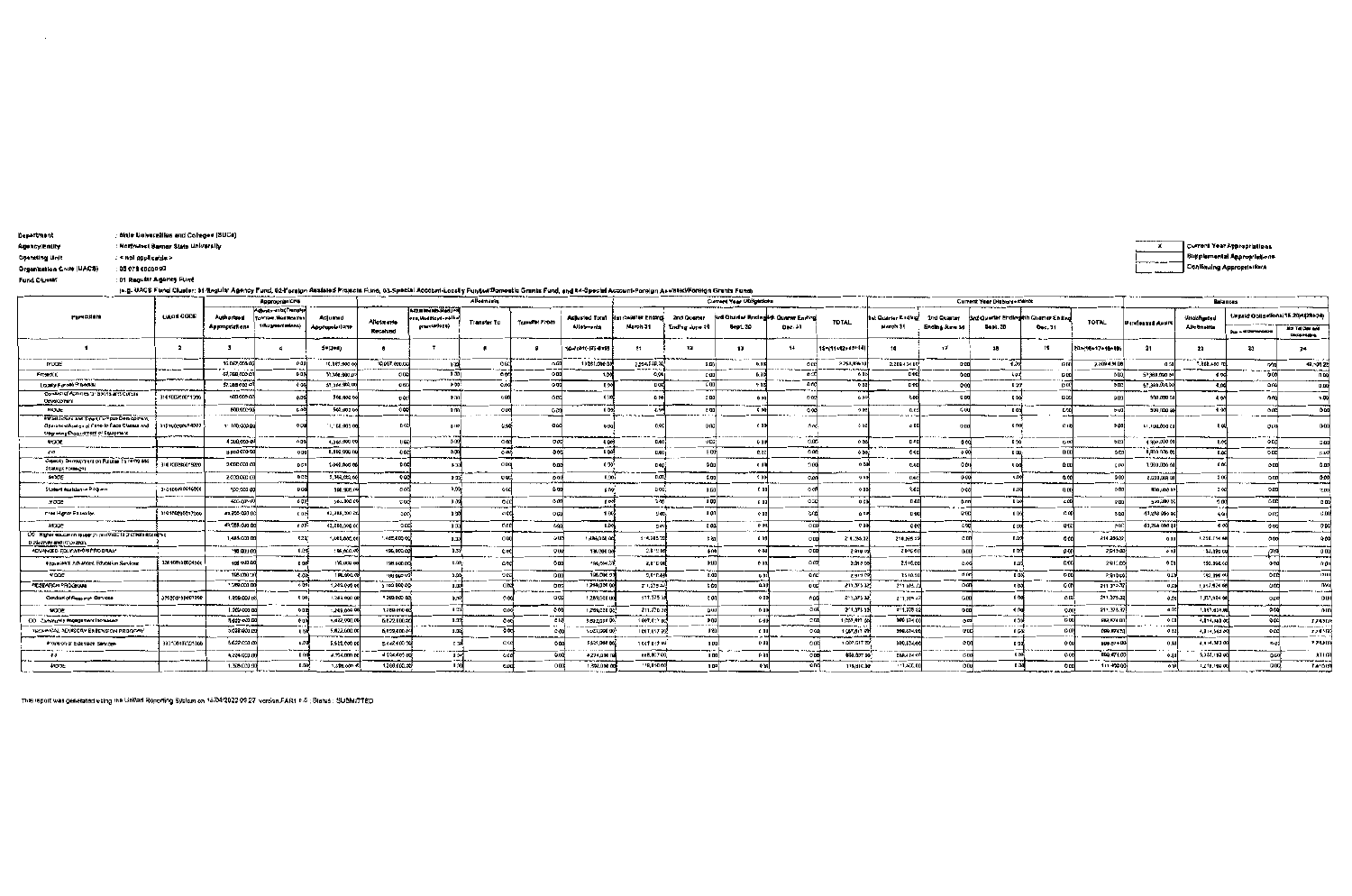| <b>Department</b> | : State Universities and Collegea (SUCs) |
|-------------------|------------------------------------------|

Agency/Enlity : Northwest Sumar State University

: < not applicable >

Operating Unit

Organization Code (UACS) : 08 078 0000000

Fund Cluster : Et Regular Agency Fund

(e.g. UACS Fund Cluster: 01-Regular Agency Fund, 02-Foreign Assieted Projects Fund, 03-Special Account-Locally Funded/Domestic Grants Fund, and 04-Special Account-Foreign Asabrad/Foreign Grants Fund)

| $\mathbf{f} = \mathbf{f}$ , and $\mathbf{f} = \mathbf{f} + \mathbf{f}$ , and $\mathbf{f} = \mathbf{f} + \mathbf{f}$ , and $\mathbf{f} = \mathbf{f} + \mathbf{f}$ , and $\mathbf{f} = \mathbf{f} + \mathbf{f}$<br><b>Annroprintions</b> |                      |                                                     |                                                              |                            |                               |                                                                  | Alkatantuniu      |                               |                                                                   |                                        |                                      | Current Year Obligations                        |                                |                                             |                                                   |                               | Current Year Distussements |                                                   | Balancea             |                                                                  |                                             |                                                                 |                                        |
|----------------------------------------------------------------------------------------------------------------------------------------------------------------------------------------------------------------------------------------|----------------------|-----------------------------------------------------|--------------------------------------------------------------|----------------------------|-------------------------------|------------------------------------------------------------------|-------------------|-------------------------------|-------------------------------------------------------------------|----------------------------------------|--------------------------------------|-------------------------------------------------|--------------------------------|---------------------------------------------|---------------------------------------------------|-------------------------------|----------------------------|---------------------------------------------------|----------------------|------------------------------------------------------------------|---------------------------------------------|-----------------------------------------------------------------|----------------------------------------|
| Particulars                                                                                                                                                                                                                            | <b>UACS CODE</b>     | Authorized<br>Appropriations                        | diumontal Transfer<br>Miron Modificatio<br>als egments tens) | Adjusted<br>Appropriations | <b>Allotmants</b><br>Recaived | Added for pinth (Aledu of<br>n Modification N<br>grave stations) | Transfer To       | Franciat From                 | <b>Adjusted Total</b><br>Anotments                                | <b>Hat Quarter Endin</b><br>March 31   | 2rd Quarter<br>Ending Jury 30        | Brd Quarter Endingkth Quarter Endio<br>Sept. 30 | Dec. 31                        | <b>TOTAL</b>                                | ist Querter Ending<br>March 31                    | 2nd Quarter<br>Ending June 30 | Sept. 30                   | 3rd Quarter Ending 4th Quarter Briding<br>Dec. 31 | <b>TOTAL</b>         | <b>Unrelessed Appro</b>                                          | <b>Unoblinated</b><br>AAdtments             | Unpaid Obligations (15-20)=(23+24)<br><b>Oue and Demandable</b> | You Till Due and<br><b>Description</b> |
|                                                                                                                                                                                                                                        | - 2                  | <b>PERMIT AREA LAW</b>                              |                                                              | 5-13+41                    |                               |                                                                  | $\bullet$         |                               | $10 - 10 - 17 - 3 - 9$                                            | 13                                     | 12                                   | 13                                              | 44.                            | 19411+12+13+14)                             | 18                                                | 17                            | 18                         | $10^{\circ}$                                      | Z0+115+17+16+101     | 21.                                                              | 22                                          | 33                                                              |                                        |
| Sub-Tatar, Operators                                                                                                                                                                                                                   | . <b>.</b>           | 192,819,000 00<br><b>CONTRACTOR</b> CONTRACTOR      |                                                              | 182.8* 0.CD0.0<br>-------  | 135,451,000.0                 | 0.302                                                            | 0 <sup>0</sup>    |                               | 135, 151, 000 (<br>----------                                     | 31.243.179.67                          | a or                                 | 0.9 <sub>2</sub>                                |                                | 31.245.178.92                               | 21.038.454.04                                     |                               | 0.00                       |                                                   | 31.038.454.04        | 51,388,000.0                                                     | 104.207 820<br>$v = 1$                      |                                                                 | 204.725.93                             |
|                                                                                                                                                                                                                                        |                      | 127.521 000 01<br><b><i>CONTRACTOR COMMENTS</i></b> |                                                              | 122.521 000                | 22.521 000 00                 | 0.50                                                             |                   | <b>LOC</b>                    | 122.971,000.0                                                     | 26.051.545.00                          |                                      | <b>0.JE</b>                                     |                                | 28.551.545.05<br>del 19 a constitutto della | 28.003 334 6                                      |                               | c oté                      |                                                   | 20,000,304 6         |                                                                  | 03.009.464.05                               |                                                                 | 148,2104                               |
| MOOR                                                                                                                                                                                                                                   |                      | 83.495 030 CO<br>$-$ <b>nav vers</b>                |                                                              | 63.498.000 0               | 12,630 GPQ CD                 | 0.55                                                             |                   | C.OO                          | 12930,000 00                                                      | 2,501,634 6                            |                                      |                                                 |                                | 2,681,834.82<br>$       -$                  | 2.635 119.4<br>de Salares en 1960 en 1970 en 1970 |                               | C.n0                       |                                                   | 2.535.119 *          | 20.368.000.0                                                     | "C.338,366."<br>_______                     |                                                                 | 50.515.72                              |
| FinEs of Approabled                                                                                                                                                                                                                    |                      |                                                     |                                                              |                            | 0.00                          | <b>O DO</b><br>$-$                                               |                   |                               |                                                                   | -0.00                                  |                                      | 0.99                                            |                                |                                             |                                                   |                               | 0.001                      | 마여                                                | 0-00                 |                                                                  | 0.00<br>----                                |                                                                 |                                        |
|                                                                                                                                                                                                                                        |                      | £,800,000 O                                         |                                                              | 5,800,000 0                | 0.00                          | <b>C 40</b>                                                      |                   |                               | 0.01                                                              | 8.99                                   |                                      | <b>C<sub>00</sub></b>                           | <b>DOX</b>                     |                                             |                                                   |                               | $<$ 00                     | 0.03                                              | 0.90                 | 0100.000.                                                        |                                             |                                                                 |                                        |
| Sua-Texal, I. Aguncy, Spoc fic Builderl                                                                                                                                                                                                |                      | 242.045.00C.0                                       |                                                              | 242 045.000 0<br>------    | 160.085,000 00                | 0.00                                                             |                   | 000<br>----                   | 180 086,000 4                                                     | 37 205.040 B1                          |                                      | h fo                                            | 500<br>. — .                   | 27,205.040.9                                | 38.902.935.9                                      | 0.00                          | D <sub>00</sub>            | o ao l                                            | 38,802,955.50        | 81, 259, 000                                                     | 122,686,938.01<br>مستعمل المستقرب ومعارفان  |                                                                 | 309, 105.01                            |
|                                                                                                                                                                                                                                        |                      | 106-120.000.00                                      |                                                              | 166,120,000.0              | 141 225,000 00<br>------      | <b>Jec</b>                                                       |                   |                               | 141,529,000<br><b>COMPANYING PLAN</b>                             | 33,039,035.5<br>.                      |                                      |                                                 | <b>D-DO</b>                    | 13,659,868.5                                | 32791.2951<br>and an accountable                  |                               | -3.00                      | OCO                                               | 32,104.295.7         | 24 581 000                                                       | 108,484.114.50                              |                                                                 | 245,580.1<br>----                      |
| MODE                                                                                                                                                                                                                                   |                      | 00 -25,000 00                                       |                                                              | 09 175,000 0               | 18,657,000.0<br>$1.11 - 1.1$  | h en                                                             |                   |                               | 18,557 000 DB                                                     | 4, 45, 155.4                           |                                      |                                                 | 0.00                           | 4,166,1554<br>ساعد الباء سائدهان            | 4.109.5401                                        |                               | 200                        | 000                                               | 4.108.840.19         | 50.506.000                                                       | 14,391,844 5                                |                                                                 | 58.515.27                              |
| Find + principal big-                                                                                                                                                                                                                  |                      | 3.00                                                | 0.001                                                        |                            | --------                      |                                                                  |                   |                               |                                                                   |                                        |                                      |                                                 |                                | <b>GO</b>                                   | $  +$ $ +$ $ +$ $ +$ $-$                          | the state in a contact to     | D od                       |                                                   | 000<br>minsen merkal | $x \in \mathbb{R}$ and $x \in \mathbb{R}$ and $x \in \mathbb{R}$ | <b>BB</b>                                   |                                                                 |                                        |
| CO.                                                                                                                                                                                                                                    |                      | 3,500,000.00                                        | రిత                                                          | 6.300.000.4                |                               |                                                                  |                   | 0.00                          | 0.00                                                              |                                        |                                      |                                                 | C-MI                           | 1003                                        |                                                   |                               | t oo                       |                                                   | eccal                | 5,000 000 0                                                      | <b>Q: 05</b>                                |                                                                 |                                        |
| Automatic Assemblishers                                                                                                                                                                                                                |                      | 12 74.1 000 fM                                      | ರಿದಿದೆ                                                       | 12.743.0003                | 12,743,000.9                  |                                                                  |                   |                               | 12.743,000.00                                                     | 3,824 815 48                           |                                      |                                                 |                                | 3,624 518 45                                | 2.435.591.8                                       | 000<br>----                   |                            | 0 <sup>0</sup>                                    | 2,436,501.03         |                                                                  | 8 '10 363.55                                |                                                                 | 1189,024.52<br>-----                   |
| Spacific Guapes of Neticinal Covernment Agencies                                                                                                                                                                                       |                      | 12743 000.00                                        |                                                              | 12-743-008-1               | 12,743,000.0                  |                                                                  |                   |                               | 12.743.000.00                                                     | 3,824,81547                            |                                      |                                                 | <b>D.D.O.</b>                  | 3.524,615 45                                | 2,435 SSI B                                       | 有政                            |                            | 020                                               | 2,435,501.03         |                                                                  | <b>HEE CBC B<sup>P</sup> ".P</b>            |                                                                 | 1,159,074 5                            |
| Rebarrars and Las Insurance Plansterw                                                                                                                                                                                                  |                      | 12,743,000 U                                        |                                                              | 12,743,0001                | 12,703,000 U                  |                                                                  |                   |                               | 12.143.000.00                                                     | 2.874, 61543                           | 41.08                                |                                                 | <b>900</b>                     | 3.624.016.45                                | 2,455,561.90                                      | -9.00                         |                            | 0.400                                             | 2,435,591.83         |                                                                  | 9.110.341.09                                |                                                                 | 1,109,024                              |
|                                                                                                                                                                                                                                        |                      | 12,743,000.0                                        |                                                              | 12.743 0001                | 12.743.000 LC                 | C ÓO                                                             | 0.00              | 0.00                          | 17 143,000 00                                                     | 3824.816-45                            | D.SO                                 |                                                 | 01001                          | 3,824,018,45                                | 2.435.59° 60                                      |                               |                            | 0 <sub>5</sub>                                    | 2.455.591.95         |                                                                  | 9,118,383.5                                 |                                                                 | 1,189,924.52                           |
| 9шh-готов: 1. Антимпио Ардустаний сле                                                                                                                                                                                                  |                      | 12.743 000 D<br>--------                            | 6 M                                                          | 12143.003.00               | 127490000                     | $c$ as                                                           |                   | 0.00                          | 12,743,000.00                                                     | 1524,6'845                             | 0.00.                                |                                                 | a oo                           | 3,624,618.45                                | 2,435.591.90<br>------                            |                               |                            | o ool                                             | 2 435,591 93         | acd                                                              | 6.118.382.55                                |                                                                 | 1.180 024 53                           |
| P9<br>the company of the con-                                                                                                                                                                                                          |                      | 12,743,000 00                                       | മേരി                                                         | 12.743.000.0               | 12,743,000.00                 | <b>D</b> and                                                     |                   |                               | 12743.000.00                                                      | 3824,816.45                            | <b>DANI</b>                          |                                                 |                                | 3.024.615.43                                | 2.435.561.9                                       |                               |                            |                                                   | 2 435.091 53         | поо:                                                             | 2110.383.55                                 |                                                                 | 1 180.024 52                           |
| MOCE                                                                                                                                                                                                                                   |                      |                                                     | 10 O                                                         |                            | O DO                          | c cal                                                            | 久眠                |                               |                                                                   | C NO                                   | cool                                 | ALD                                             |                                |                                             |                                                   |                               | 中心                         |                                                   | occl                 | 4.00                                                             | 0.001                                       |                                                                 | D B                                    |
| Fres                                                                                                                                                                                                                                   | <b>ALL . MAIL 12</b> | 0 <sub>0</sub>                                      | $00 -$                                                       |                            | 0.00                          | <b>occl</b>                                                      | <b>QB</b>         |                               |                                                                   | <b>C 00</b>                            | c.ool                                | ocol<br>__                                      | 0.335<br>معتبر المعتبر المرواة |                                             | 0.60                                              |                               | 5.00                       | المستسرع                                          | 0 <sub>0</sub>       | e pa                                                             | u aai<br>---                                |                                                                 | $-$ 3.000 $-$ 3.000 $-$ 3.000 $-$      |
|                                                                                                                                                                                                                                        |                      | a re                                                | c an!                                                        | 0 <sup>o</sup>             | nosti                         | 540                                                              | A 64              |                               |                                                                   | <b>CDC</b>                             |                                      |                                                 | 0.33                           | .com                                        | ace                                               |                               |                            |                                                   | 0 Q                  |                                                                  | 0.00                                        |                                                                 |                                        |
| Flamy you of the Unabroated Alrytonics campeo age not PLA.<br>Nas. 11465 and 14404                                                                                                                                                     |                      |                                                     |                                                              |                            |                               | -900                                                             | $\Delta \Delta$   |                               |                                                                   |                                        |                                      |                                                 | 030                            |                                             |                                                   |                               |                            |                                                   |                      |                                                                  |                                             |                                                                 |                                        |
| LAURAL FUTAL                                                                                                                                                                                                                           |                      | 754 786,000 d                                       |                                                              | 254,766 BOD DD             | 172,129,000.0                 | 8904                                                             | U.DQ              | acol                          | 172,820,000.00                                                    | 10.079.617.36<br><b>ATTACHED LINES</b> | 000                                  |                                                 | D <sub>n</sub>                 | 40 539 827 31                               | 39.336 527.4<br><b>CONTRACTORY</b>                |                               | BC.                        |                                                   | 30,338.627 43        | \$1,459,000.00                                                   | 13: 978.347 04                              |                                                                 | 1,491 129 83                           |
| <b>PR</b>                                                                                                                                                                                                                              |                      | 175 863,000 0                                       | 0.00                                                         | 19 862,000                 | 154.272.000.D                 | ∎୨ଐ                                                              | il adu            | <b>OLI</b>                    | 154 272 000 00                                                    | 38,884,501,95                          | 9.00                                 |                                                 |                                | 38.054 501.93                               | 35,279,8871                                       |                               |                            | 0.00                                              | 35.229.087 26        | 24.591.000.00                                                    | 117,007,498.03                              |                                                                 | 1,434 614 7                            |
| NOCE                                                                                                                                                                                                                                   |                      | 68.129.000.09                                       | 14.00                                                        | <b>BB.125.000.1</b>        | 18.557 600.B                  | $E$ DD<br>.                                                      | <b>San Araman</b> | advance and more companies of | 18.557,000.00                                                     | 4,185 '59.0"                           |                                      |                                                 |                                | 4.185.195.4                                 | 4 'DB 840 '                                       |                               |                            |                                                   | 4.108.610.10         | 52,568 DATC                                                      | 14,301,844.56                               |                                                                 | 50 5 10 %                              |
| КC                                                                                                                                                                                                                                     |                      | 6,800,000.00                                        | cool                                                         | 8 800 000.0                |                               | C.O                                                              |                   |                               | 0B                                                                | <b>DOO:</b>                            |                                      |                                                 |                                |                                             | 000                                               |                               |                            | 2n                                                | 0.001                | 6,800,000.00                                                     |                                             |                                                                 |                                        |
| Flecaptulas.on 2, 00:                                                                                                                                                                                                                  |                      |                                                     |                                                              |                            |                               |                                                                  |                   |                               |                                                                   |                                        |                                      |                                                 |                                |                                             |                                                   |                               |                            |                                                   |                      |                                                                  |                                             |                                                                 |                                        |
| Apency Board C Budget                                                                                                                                                                                                                  |                      | 192,810,000.00                                      | <b>DOO</b>                                                   | -92.819 409.00             | 135,451,000 00                | o aal                                                            |                   | 0.05                          | 135451000.00                                                      | 31.243,179 67                          | 0.07                                 |                                                 |                                | 31.743.1386                                 | 31.038.454.04                                     | c col                         |                            | O <sub>O</sub>                                    | 31.038 454 045       | 67.269.000.00<br>___                                             | 184,307,820.3<br>. <del>.</del>             | C. DO                                                           | 204 125 (0)                            |
| HIGHER ECUGATION PROGRAM                                                                                                                                                                                                               |                      | 185,732,000 00<br>-----                             | 0.39                                                         | 115 737,000 00             | 128.384 009 05                | 000                                                              | o ec              | Q <sub>z</sub>                | 128 504.000 00.                                                   | 30 021.277 35                          | - 1944 - 1944<br>6.50<br>$1.1 - 1.1$ | $- - - - -$                                     |                                | 10.021.2/7.36                               | 28.824.284.72                                     | $c$ and                       |                            | 00<br><b>Carlos</b>                               | 19,424,2047          | 57,568,000.03                                                    | 88,342.722 65<br><b>CONTINUES OF STREET</b> | CD                                                              | 198,982.6<br>$- -$                     |
| ___________<br>ADVANCED EDUCATION PROCRAM                                                                                                                                                                                              |                      | 146,000.00                                          |                                                              | 198,000.00                 | 198,000.00                    | occl                                                             |                   | ------------<br>0.08          | 126.000.00                                                        | 2.810.00                               |                                      |                                                 |                                | 2,010.00<br><b>Contractor</b>               | 201008<br>--------                                |                               |                            |                                                   | 2,0 · 0 05           | 0.90                                                             | 122 090.0                                   |                                                                 |                                        |
| <b>REBEARCH PROGRAM</b>                                                                                                                                                                                                                |                      | 280,000.00                                          |                                                              | * 259.000 O                | --------<br>1,289,000.00      | saal                                                             |                   | 0.01                          | <b>The County of Change and County</b><br>1.269,000 NO<br>------- | 211.375.32<br>---------                |                                      |                                                 |                                | 21" 375.38                                  | 21 178 32                                         |                               | 0.77                       | 0.00                                              | 211,379.37           | 0:0                                                              | 1.057.124 6                                 | 5.00                                                            |                                        |
| TECTINICAL ADVISORY EXTENSION PROGRAM                                                                                                                                                                                                  |                      | 1:c.non.ppa.a                                       |                                                              | 5,622.000 00               | 5 522 000 00                  |                                                                  |                   |                               | 5.627.000.00                                                      | 1.007.617.00                           |                                      |                                                 |                                | 1,007617.00                                 | DDS d74-00                                        |                               |                            |                                                   | 993 874 00           | onel                                                             | 4.614 363 0                                 | -200.                                                           | 77430                                  |

This report was generated using the Unified Reporting System on 18(04/2022 08:28 varsion.FAR1.2.5 : Status . SUBMITTED

Current Year Appropriations  $\overline{\mathbf{x}}$ Supplements Appropriations **Continuing Appropriations**